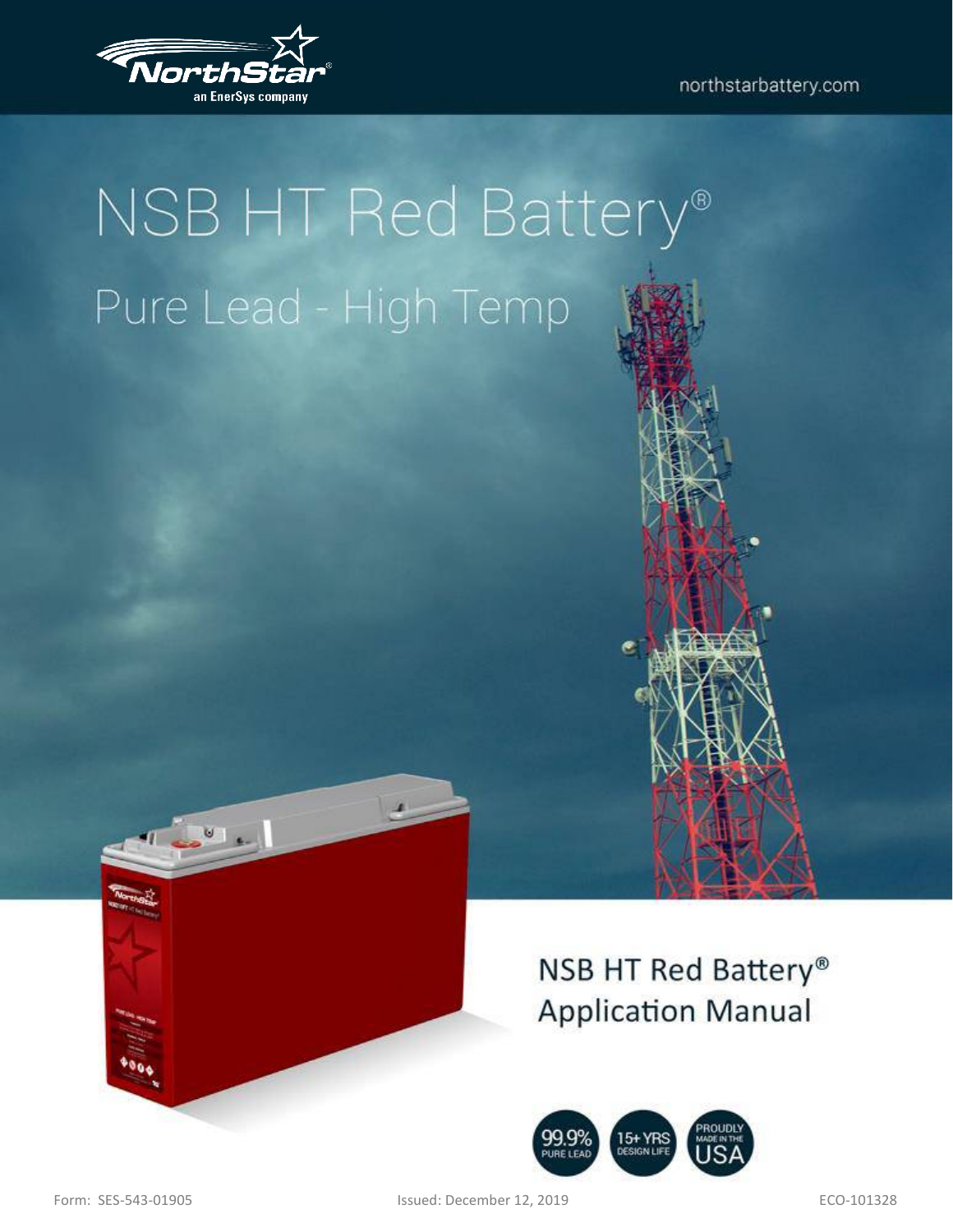# **Table of Contents**

# *Pure Lead – High Temp Technology*

| Page | Section | Title                                        |
|------|---------|----------------------------------------------|
| 3    |         | Introduction                                 |
| 3    | 2       | Charge                                       |
| 5    | 3       | Heat and Temperatures                        |
| 6    | 4       | Discharge                                    |
| 6    | 5       | Useful Life                                  |
| 7    | 6       | <b>Hybrid Operation Cyclic Operation</b>     |
| 7    |         | Installation and Operation                   |
| 8    | 8       | Determining Battery Manufacturing Date       |
| 9    | 9       | Storage                                      |
| 9    | 10      | Commissioning                                |
| 11   | 11      | Maintenance                                  |
| 11   | 12      | <b>Technical Specifications</b>              |
| 11   | 13      | NorthStar ACE® FCC / IC Specific Information |
| 12   | 14      | Contacts                                     |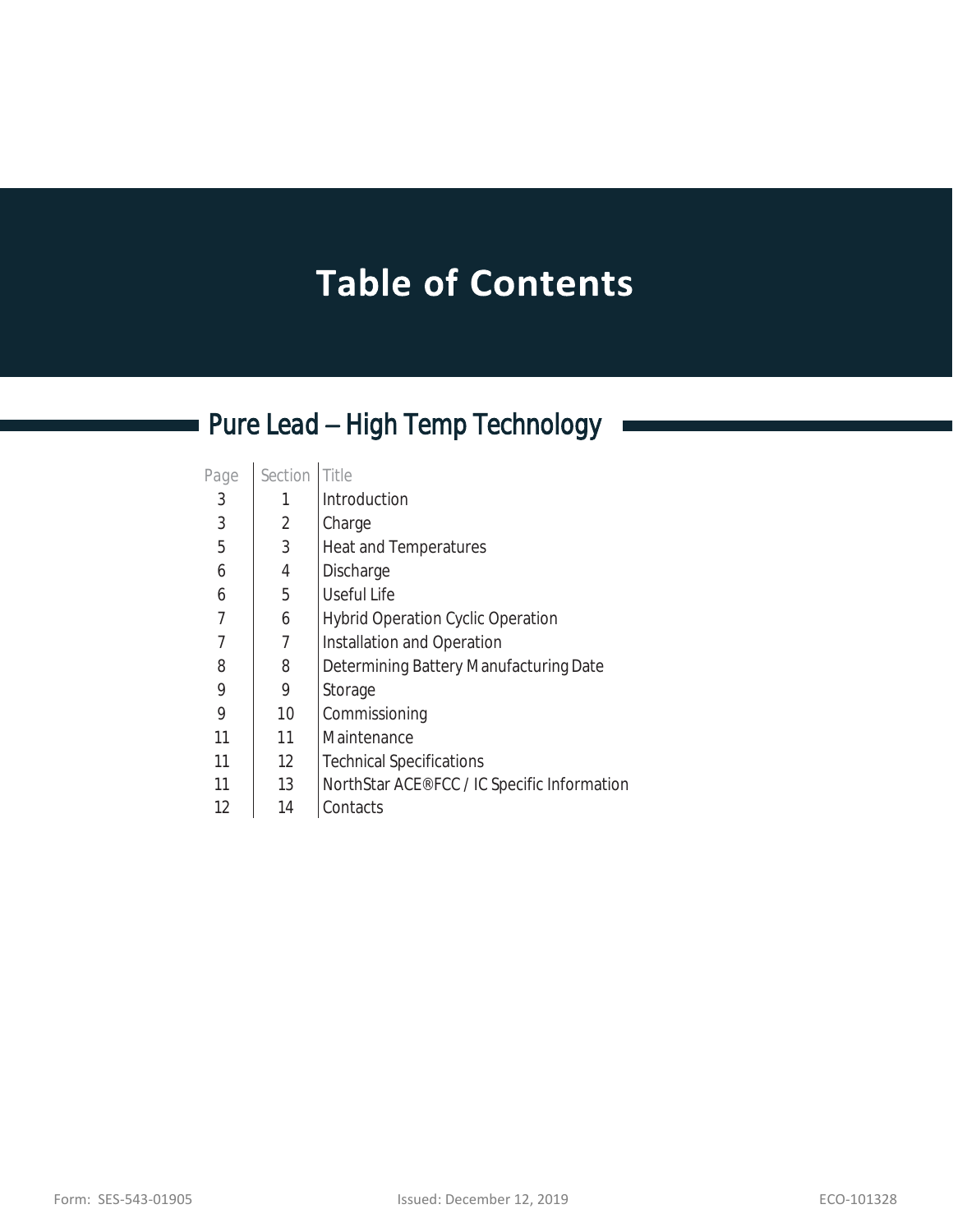# 1 Introduction

# 1.1 Pure Lead – High Temp Technology

NSB HT Red Battery batteries have been designed with thin plate pure lead electrodes that ensure long float life due to the enhanced corrosion resistance afforded by the pure lead grid material.

In addition, the design has been optimized for continuous operation at elevated temperature, up to 45°C, by employing heat resistant plastics for the battery containers and lids. These plastics take advantage of non-brominated flame retardant agents whilst maintaining the highest V0 Flame Retardancy level.

The benefits of the design also include exceptional high rate capability, rapid & efficient recharge and recovery from extended deep discharges.

# 1.2 Definitions

The following is a list of the definitions of the terms and abbreviations that are employed throughout this document.

Monobloc: Set of electrochemical cells electrically connected in one plastic container. For NSB products this typically 6-cells housed in one container giving a nominal 12V-monobloc.

Battery: Functional unit for the storage of electrochemical energy comprising of at least one or several monoblocs connected in series and or parallel.

DOD: Depth of Discharge. Fraction of total capacity used in discharge. 0-100 %

SOC: State of Charge. Fraction of total capacity that is still available for discharge. O-100%. In most cases SOC = 100%- DOD

EODV: End of Discharge Voltage

VPC: Volts per cell

Electrolyte: In the case of lead-acid batteries an aqueous solution of sulfuric acid.

String: Set of cells or monoblocs connected in series.

*Note some terms may be used interchangeably given the circumstance.*

# 1.3 Benefits of pure lead

The positive grid is composed of highly pure lead without any alloying agents.

The electrode grids are manufactured via a continuous casting process that yields a defect-free polycrystalline substrate. The use of a pure lead material ensures that the grain boundaries, found within the polycrystalline structure, corrode at the same slow rate as the lead grains themselves. Alloyed lead will always experience a much quicker rate of corrosion at the grain boundaries, known as intergranular grid corrosion, which will prematurely undermine the mechanical and electrical integrity of the electrode grids.

Pure lead, however, is totally free of intergranular corrosion prolonging the mechanical and electrical integrity of the current carrying backbone of the plates. The net result is that the very low internal resistance of the NSB product is maintained throughout life. This behavior can be seen in microscope pictures (below) of battery grids that have been cross-sectioned following an accelerated corrosion test:



Pure lead **Lead Calcium** 

Clearly the pure lead grid retains all of its mechanical and electrical integrity while the lead calcium grid is severely penetrated by intergranular corrosion and is causing the battery to fail.

# 2 Charge

Following a discharge, typically a power outage, the batteries will require recharging. The following section outlines the best way to efficiently recharge the NSB HT Red product to ensure maximum life.

# **2.1** Charge & Discharge Rate

In this document, the charge and discharge rates (amps) are expressed as multiples of I10, where I10 is the current for a 10-hour discharge to 100% depth-of-discharge (DOD). These values serve to normalize the current across a range of monobloc sizes. Consider the following example:

10-h discharge capacity NSB 100FT = 100 Ah (EODV  $=1.80$  VPC @ 25°C).

 $1 \times 110 = 1 \times (10-h)$  discharge current) 1 x I10 (NSB 100FT) = 1 x 10A = 10A 2 x I10(NSB 100FT) = 2 x 10A = 20A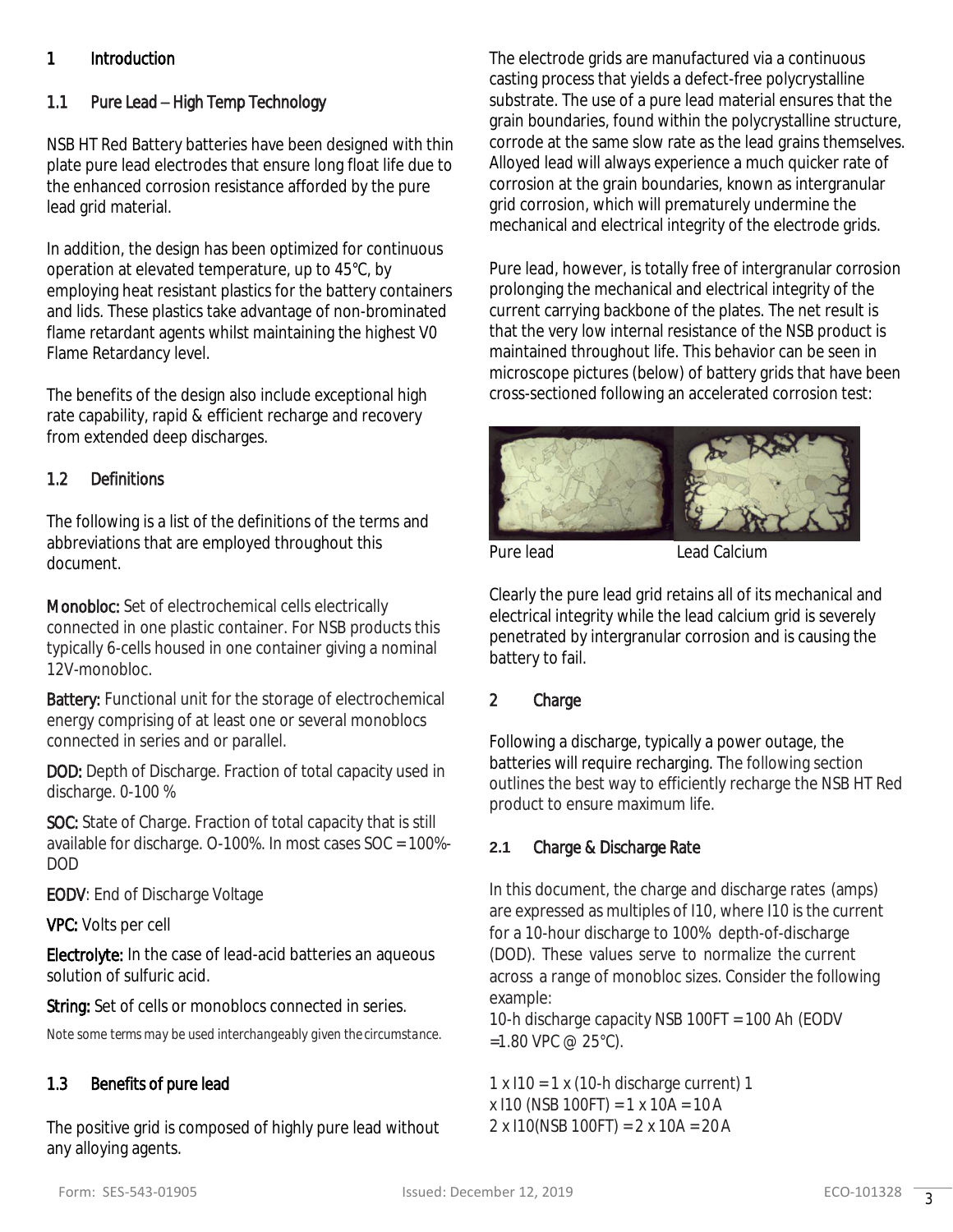# **2.2** Determining State of Charge (SOC)

The SOC of a monobloc can be estimated bymeasuring the open-circuit-voltage (OCV) of the monobloc. If the monobloc has been recently recharged, a rest period of at least 12 hours after completion of recharge is required before taking measurements. If measured earlier the voltage is slightly higher and will indicate a too high SOC. This graph shows the relationship between OCV and SOC.



#### **2.3** Float charge and thermal compensation

Thermal compensation is the control of charging voltage depending on temperature. This serves to decrease the amount of overcharge that the batteries absorb at higher temperatures. Higher temperatures lead to quicker aging of the batteries. Temperature compensation cannot off-set all the detrimental effects that higher temperatures have.

The optimum level for float charging an NSB HT Red Battery is 2.27 VPC  $\pm$ 0.02VPC at  $+25^{\circ}$ C ( $+77^{\circ}$ F). If the monobloc temperature increases above this level, a thermal compensation of -2 mV/cell/°C is recommended for safe operation and achieving optimal life. Conversely, if the temperature decreases below 25°C, the voltage should be increased by 2 mV/cell/°C.

Most modern charge rectifiers have integrated temperature monitoring and voltage regulation which should be used in any environment where temperature is not precisely controlled. The graph below shows values for an individual cell. The tolerance is  $\pm 0.02$  V per cell.



#### **2.4** Recharging

If the charging system is properly sized, a fast charging regime will serve to minimize the time needed to recharge NSB HT Red Batteries.

There are two factors governing the recharge time: energy balance and charge acceptance. Batteries have charge acceptance – When the charging voltage is applied to the batteries a current will flow into the battery. The more current the battery can accept the higher the charge acceptance. The charging current is dependent on factors like the SOC, the temperature and the charging voltage and actual design of the battery.

To some extent the charge acceptance is also dependent on the nature of the preceding discharge. If the battery is freshly discharged the battery has a higher charge acceptance than when it has been stored a long time.

The energy in the battery needs to be restored when recharging the battery. This achieved by inputting the charge. The ratio between charge input and the preceding discharge is called charge return. The voltage during charge is higher than during the discharge this will cause the energy for recharge to be substantially higher than for the discharge. The ratio between the energy output and input is referred to as energy efficiency our round-trip efficiency.

In the case with a battery with very high charge acceptance it is the energy balance/charge balance that determines the charging time. When making rough estimates of size of charger and charging times this is the first consideration to look at – charging times will always be longer than what is stated from the charge/energy balance.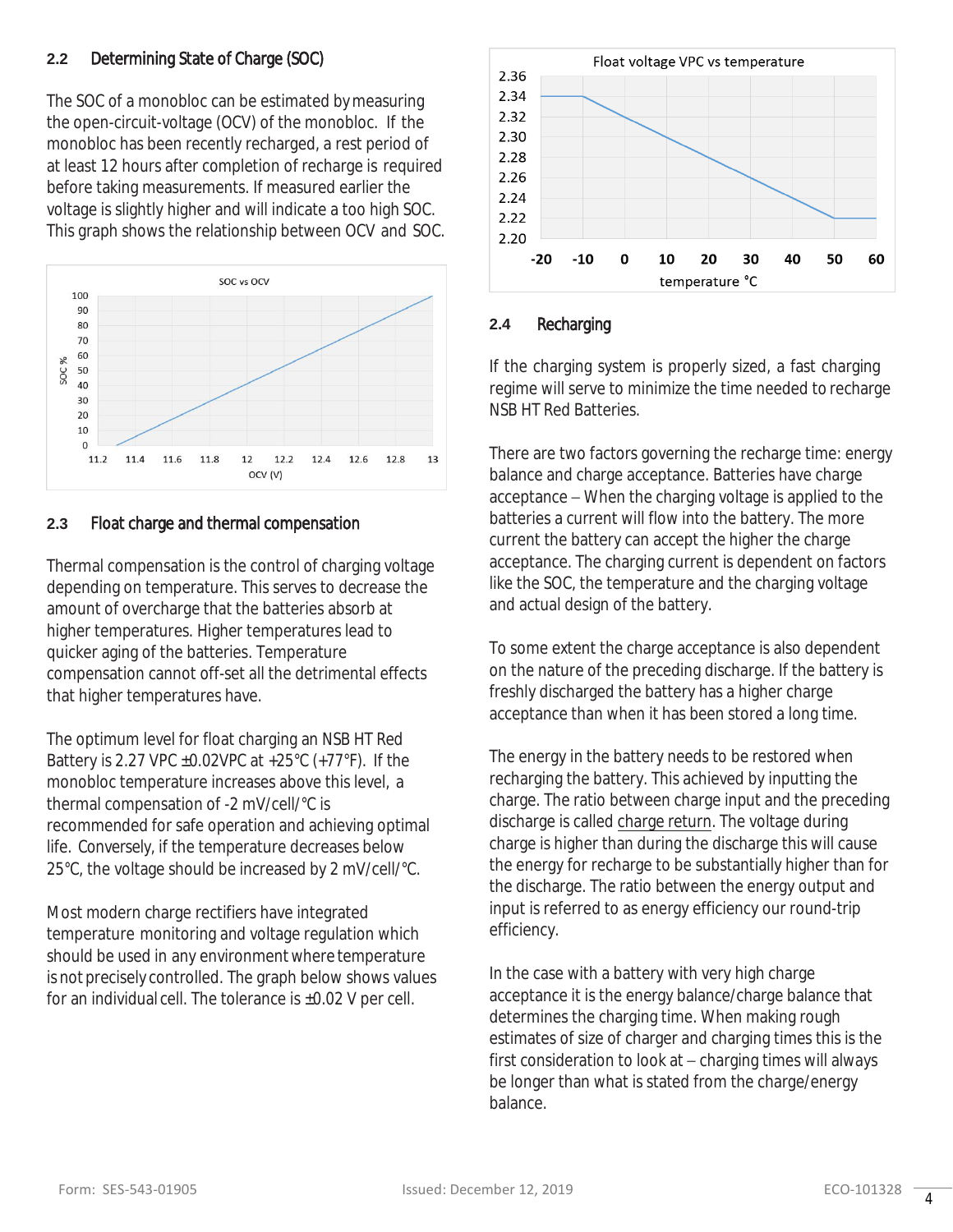Batteries will need a charge return of a little more than a 100% in order to compensate for the coulometric-charge inefficiencies. Depending of the temperature and DOD this may vary from 0.5-6%, i.e. charge return of 100.5- 106%. The higher the DOD and the higher the temperature is the higher this overcharge need to be to fully charge the battery.

# 2.4.1 Boost voltage

A charging voltage higher than the float voltage is recommended in situations where there are frequent power interruptions. This increases the charge acceptance and is especially helpful to shorten the time to full charge return and will speed up the achievement of a proper over charge. This is the boost voltage.

We recommend 2.35 VPC as boost voltage. This voltage is normally acceptable in 48 V power system used in telecomm application. Where higher voltage is available up to 2.43 VPC can used. This will give shorter charging times as depicted in the recharge figure.

We recommend that the boost charge voltage shall be temperature controlled (temperature compensated) according to the graph below.



We also strongly recommend that the boost charge voltage shall be limited to 5 hours of duration. This is counted from the time the battery voltage reaches the boost voltage and the charging current starts to decrease.

The following chart shows the time required to give a 100% charge return to a battery from a complete 100% DOD discharge, as a function of applied average voltage and available current. Note for repeated cycles the charge return has to be above 100%!



# 2.4.2 Equalizing charge

Equalizing charge has the purpose of equalizing all the batteries or cells in a string by applying a higher voltage for a limited time. The individual objects in a string, batteries, can become unbalanced i.e. the cells have slightly deviating voltages due to various reasons: cell differences, exposed to different temperatures for instance. The equalizing charge shall commence first when the batteries have been charged by normal means. The voltage should be the same as for the boost and same temperature controls shall be applied. Batteries shall be charged for 12-24 hours.

It shall be limited to the boost voltage level and shall not be longer than 16 hours.

# *3 Heat and Temperatures*

Batteries will evolve heat especially during cycling, the charging and discharging. As a rule of thumb 15% of the turned over energy shall be assumed to be heat in a charge discharge cycle. This number will apply when the total time for a full turn-over is at least 24 h. The climate system has to provide this cooling. A high operating temperature will be more stressful to the battery and active cooling is recommended.

The batteries need to be spaced and arranged so that the cooling of the monoblocs will be as uniform as possible. When batteries are placed on different shelves it is important that the air flow to the different shelves shall be arranged so that the batteries on different shelves have as uniform temperatures as possible.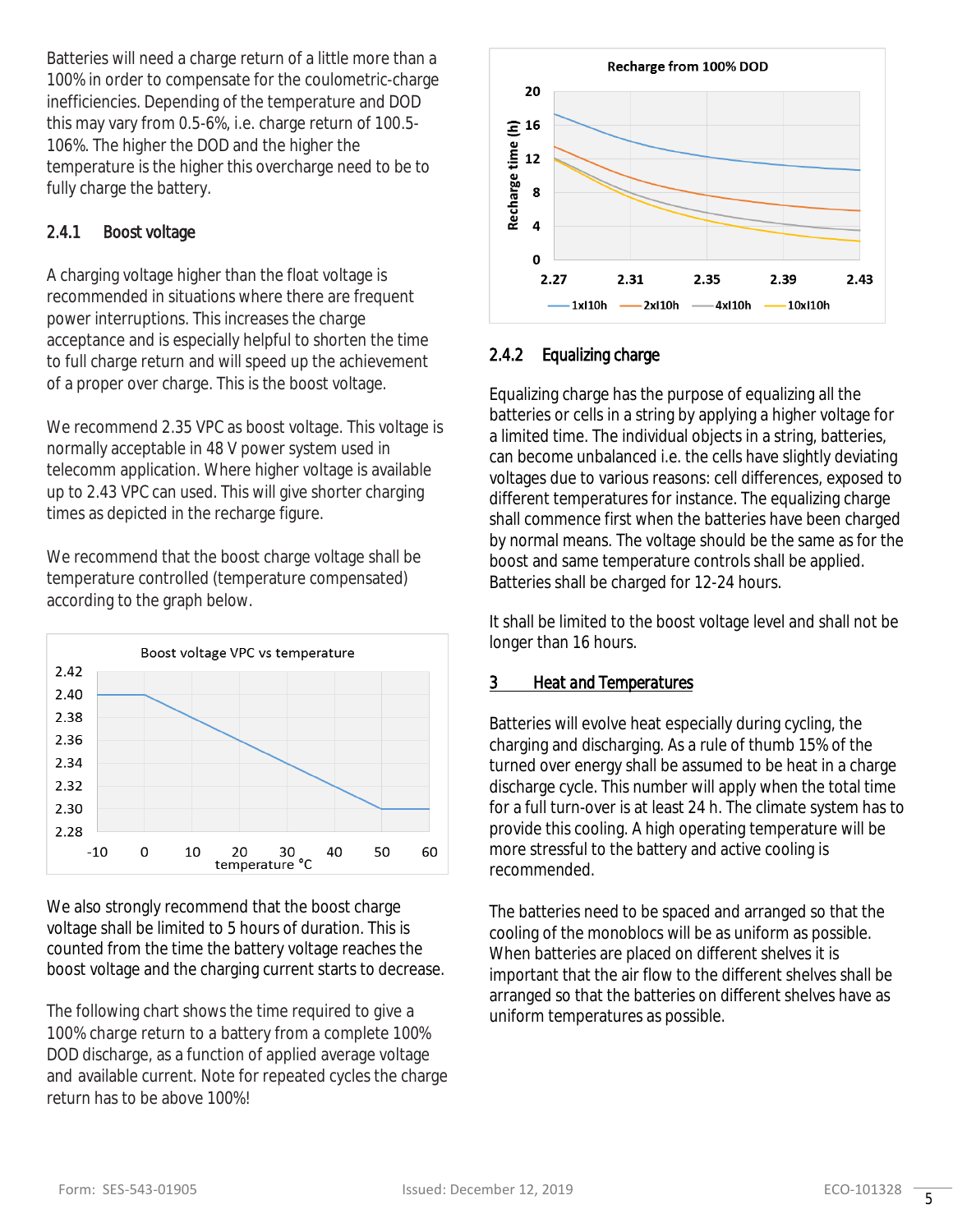# 3.1 Battery high temperature cut-off

It is highly recommended to have a system which disconnects the battery at a pre-set high temperature. The pre-set temperature shall be in the interval 60-75 °C. This is in order to avoid thermal damage to the battery and as well in order to avoid thermal runaway.

# *4 Discharge*

# 4.1 Storage and Self Discharge

During storage, lead-acid batteries will gradually selfdischarge. It is recommended that monobloc SOC be maintained above 12.20 V at all times, while the battery is in storage, in order to avoid irreversible capacity loss. The rate of self-discharge increases with increasing temperature.

*For example: a monobloc at 25°C will drop from 90% to 60% in 15 months, whereas the same monobloc at 40 °C will take just 6 months. As a result, maintenance charging needs to be performed more frequently at higher temperatures*



The 50% SOC limit corresponds to 12.2 V for a monobloc recharge before this limit is passed.

# 4.2 End of Discharge Voltage (EODV)

In the event of adeep discharge, a recommendedminimum end-of-discharge voltage (EODV) should be used toavoid over discharge. The EODV should be adjusted based on the discharge rate, the following table provides a guide for EODVs at various discharge rates.

| Discharge time (h) | EODV (VPC) |  |
|--------------------|------------|--|
| ЭC                 | 1.85       |  |
| 10                 | 1.80       |  |
|                    | 1.75       |  |
|                    | 1 7N       |  |

# 4.3 Low Temperature Performance

As monobloc capacity decreases below the recommended operating temperature of +25°C (+77°F), the monobloc capacity decreases this chart:



#### *5 Useful Life*

# 5.1 Shelf Life

NSB HT Red Batteries may be stored for up to 2 years, provided that the SOC is maintained above 50%. Failure to provide the required maintenance charging (see Section 4.1 Storage and Self Discharge) may lead to irreversible capacity loss.

# 5.2 Float Life vs. Temperature

Due to constant float charging, the lead grids within the positive plates undergo slow corrosion, which is a normal aging mechanism. The rate of this process increases with increasing temperature and, as a result, the temperature of monoblocs has a large effect on their float life.

For example when increasing temperature with 10°C from 30°C to 40°C the corrosion accelerates greatly and life is halved as depicted in the diagram below. Also the dry out of the battery accelerates greatly. Other factors also influence the life of the battery such, as maintenance of full state of charge. The diagram below gives the life in the best possible conditions. Where charge is maintained at all times and cycling is minimal.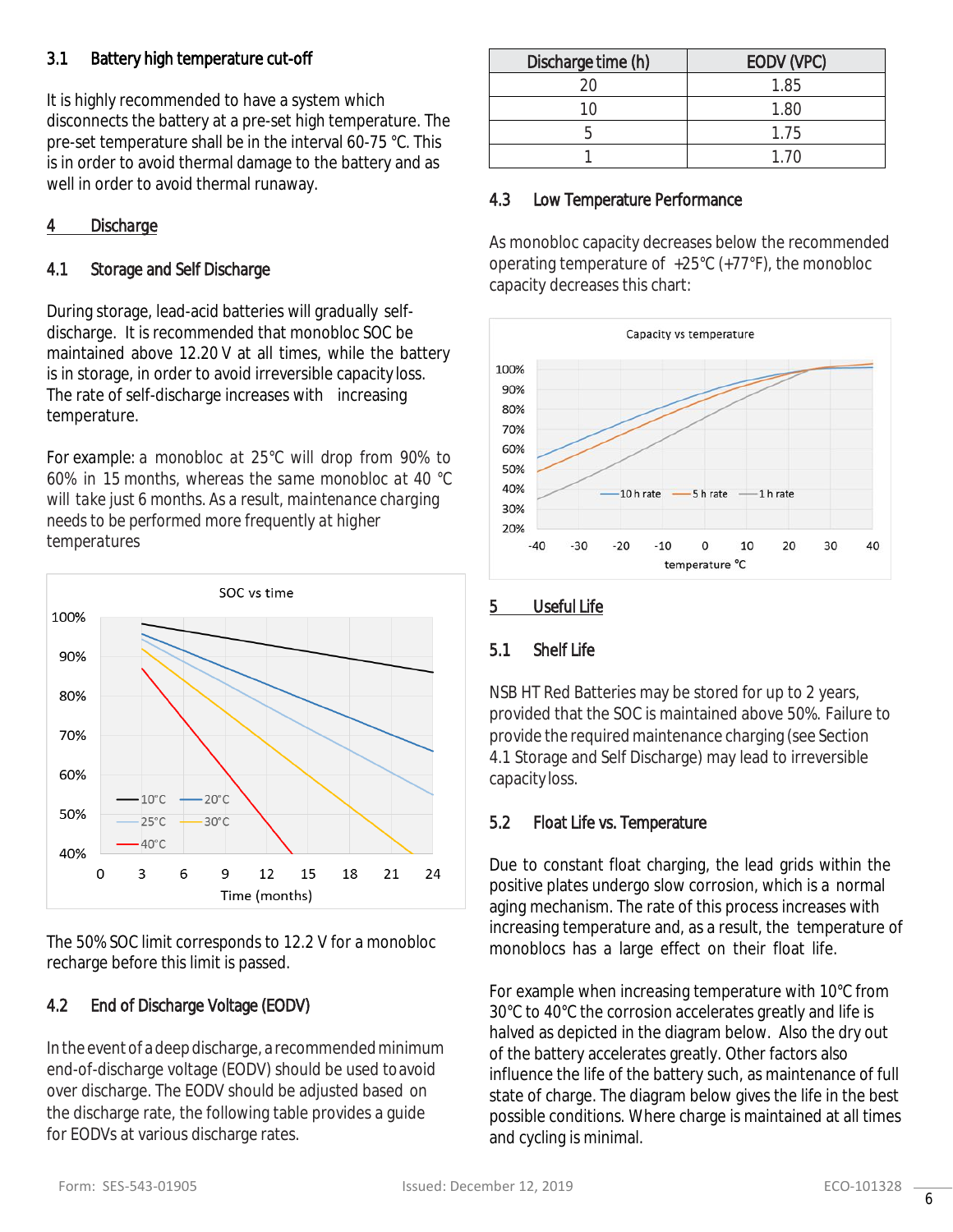

# 6 *Hybrid Operation Cyclic Operation*

NSB HT Red Batteries are recommended for stable to moderately stable mains. It is important to use optimal charging to get the maximum performance from the HT Red battery. Below a figure depicting the maximum amount cycles available under different conditions. The curve represents ideal conditions. The optimal charge represents the use of proper charge settings and good thermal environment for all monoblocs. Standard charge represents the use of float charge only.



Red batteries are not recommended for hybrid operation.

# *7 Installation and Operation*

# 7.1 Battery Safety and Environmental Information

For full information please read the Material Safety Data Sheet (SDS). The SDS document may be downloaded from the NorthStar website www.northstarbattery.com

When dealing with Valve Regulated Lead Acid Batteries (VRLA) some additional safety information isrequired.

|    | Please read and observe the installation<br>and operation instructions.                                                                                      |
|----|--------------------------------------------------------------------------------------------------------------------------------------------------------------|
|    | When working on batteries wear<br>appropriate Personal Protective<br>Equipment (PPE). Refer to battery SDS<br>for complete list.                             |
|    | Do not expose the battery to an open<br>flame or other ignition source. During<br>operation an explosive mixture of<br>hydrogen gas may accumulate.          |
|    | Battery terminals are always energized<br>and, if short-circuited, cause electrical<br>arcing. Always use insulated tools.                                   |
|    | Batteries are heavy objects. Use<br>proper handling equipment safety<br>gear during installation.                                                            |
| Pb | Inappropriate lead acid battery<br>disposal can result in environmental<br>contamination. Please dispose of<br>batteries according to regulations.           |
|    | Battery may be returned, shipping pre-<br>paid, to the manufacturer or any<br>distributor for recycling.                                                     |
|    | Batteries contain concentrated<br>sulfuric acid in water. Any fluid found<br>outside the batteries should be<br>regarded as acid.                            |
|    | Clean all acid splash in eyes or on skin<br>with plenty of clean water. Then seek<br>medical help. Acid on clothing is to be<br>washed with water            |
|    | Risk of explosion or fire. Avoid any<br>short circuit. Metallic parts under<br>voltage on the battery, do not place<br>tools or items on top of the battery. |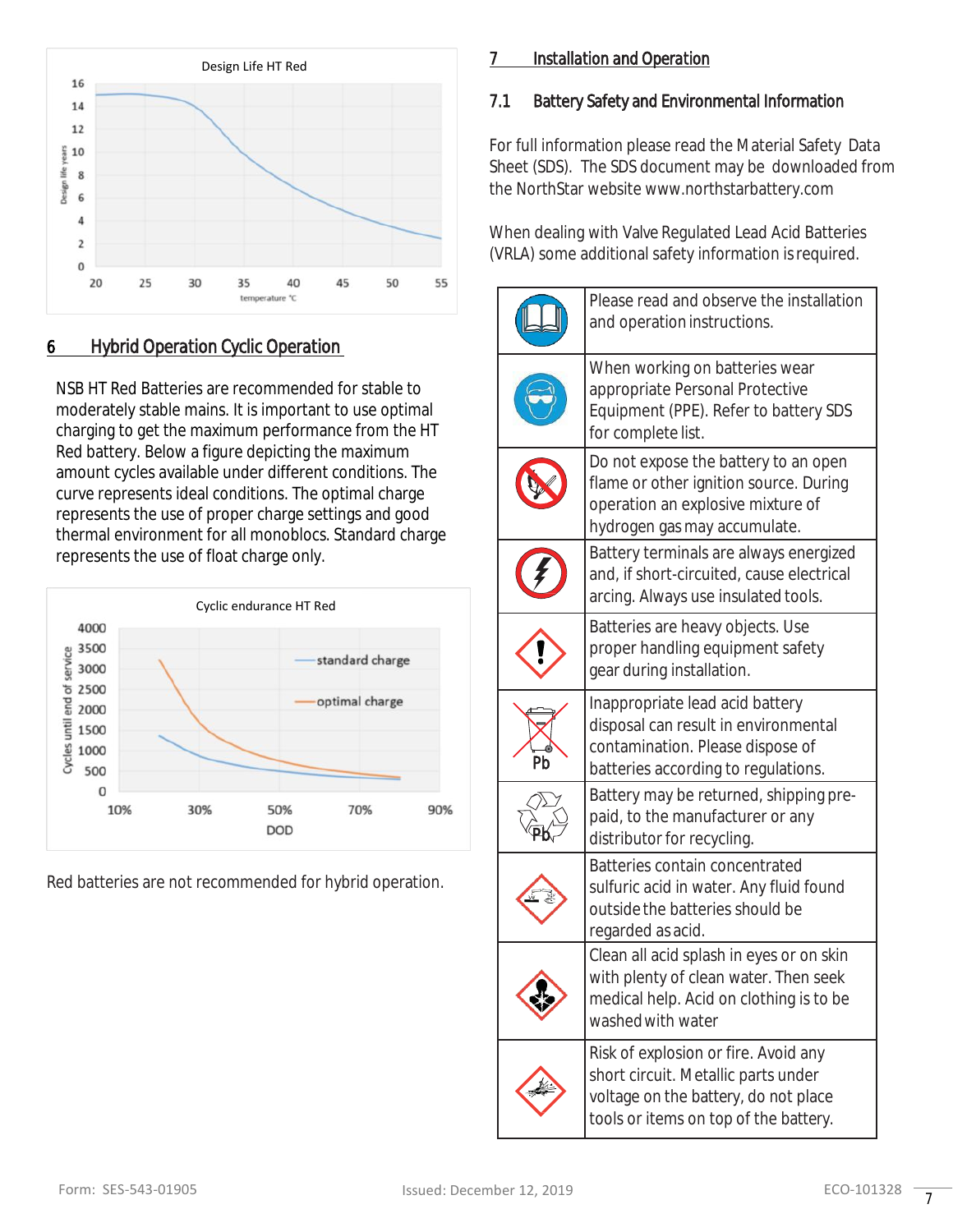#### *8 Determining Battery Manufacturing Date*

The battery serial numbers are located in two places on the battery case. The first is on the front of the battery. The manufacturing date is also located on this label below the serial number.



The second is on the positive terminal side towards the rear of the battery (see picture below).



Manufacturing codes are limited to 12 alphanumeric digits. The first two digits specify the model of the monobloc. The remaining ten digits are a random, non-sequential serial number which isunique to this particular monobloc and will not be duplicated.

#### 8.1 Receiving the shipment

In addition to safety requirements (see section 7) special care should be taken when handling monoblocs. The following are some DOs and DON'Ts.

#### DO

Always use both handles on the monoblocs when lifting or carrying them.

Always have a straight back and lift using your legs when lifting or carrying monoblocs.

Always have appropriate safety gear (see section 7) available when handling monoblocs.

Always perform an Open Circuit Voltage (OCV) check on a monobloc PRIOR to installation, see section 10.2 Checking the Voltage Spread, and section 10.7 Charging.

Always perform a visual inspection of the monobloc prior to handling. If any damage or electrolyte leakage is detected during this inspection, do not install the monoblocs. Stop flow of material, contain/absorb small spills with dry sand, earth or vermiculite. Do not use combustible materials. If possible, carefully neutralize spilled electrolyte with soda ash, sodium bicarbonate, lime, etc. Wear acid- resistant clothing, boots, gloves, and face shield. Do not allow discharge of un-neutralized acid to sewer.

Acid must be managed in accordance with approved local, state, and federal requirements. Consult state environmental agency and/or federal EPA.

Always use the packing from new monoblocs for transporting old monoblocs for proper disposal. If unavailable, place batteries on a pallet and strap them down securely for shipping.

Always dispose of monoblocs in accordance with local and national requirements.

Always follow the instructions provided with the monoblocs when installing them.

Always use insulated tools when handling monoblocs. Failure to do so can lead to electric shock, burns and/or damage to batteries and equipment

#### DON'T

Don't drag a monobloc along the floor. Doing so could cause damage to the monobloc case leading to a possible leakage of electrolyte.

Don't install a monobloc that has been dropped into any application. A dropped monobloc could have damage to either its internal or external casing leading to a possible leakage of electrolyte and damage to equipment.

Don't make the final connection to an application until all batteries in the string have had their interconnections finished and properly torqued. Battery terminals are always energized and, if short-circuited, can cause electrical arcing as well as damage to the batteries and equipment.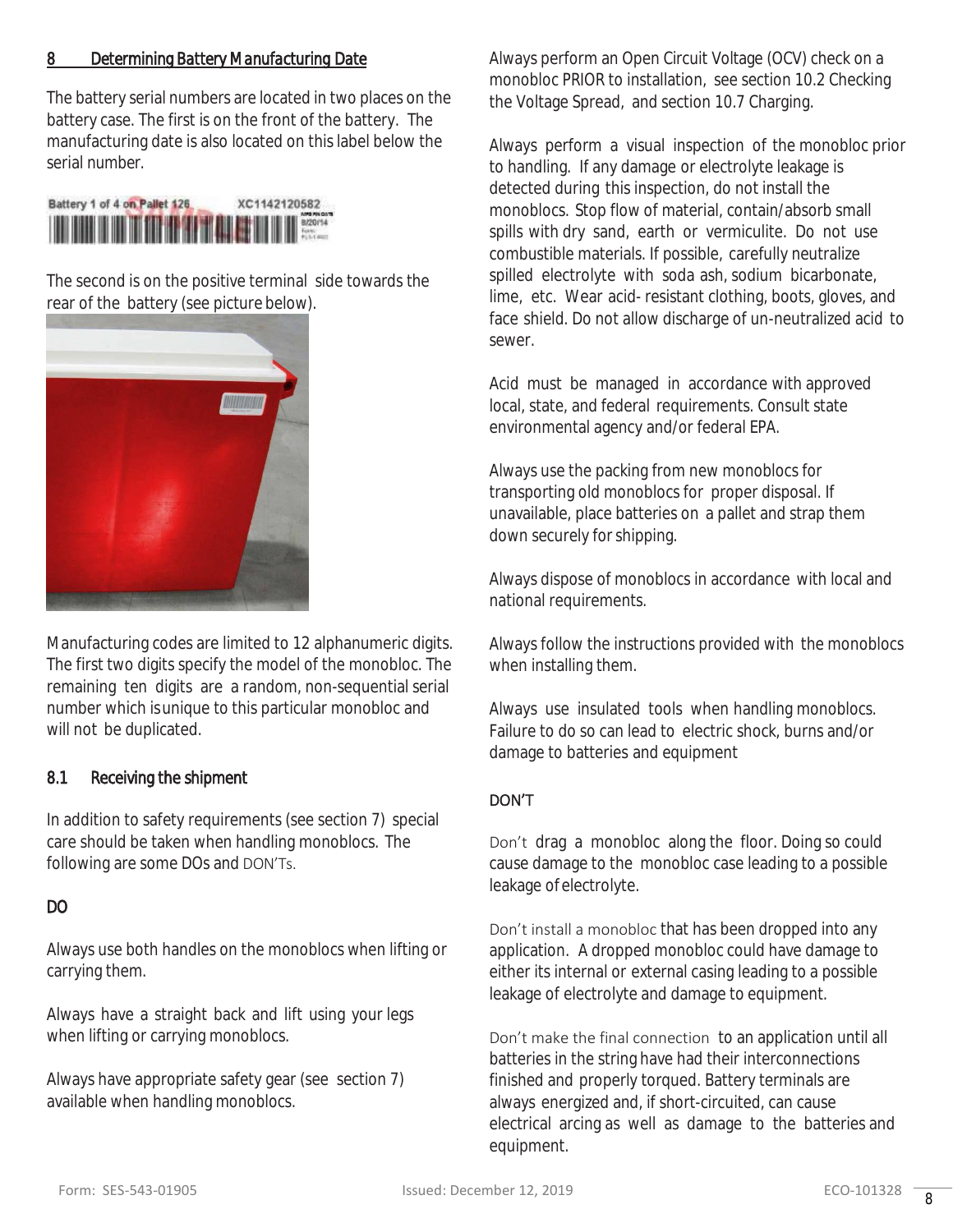Don't dispose of batteries in unapproved sites. The batteries contain electrolyte and compounds of lead that are harmful to nature and can contaminate the environment if not disposed of properly.

Don't drill, or in any other way attempt to breach the monoblocs case. Doing so could lead to a possible leakage of electrolyte.

Don't force a monobloc into equipment. Forcing the monobloc into equipment can lead to a breach in the monoblocs internal or external casing causing a possible leakage or electrolyte or electrical short circuit.

Don't move the monoblocs using the terminals. The terminals are not designed to support the weight of the monobloc, and damage to internal components could result.

#### *9 Storage*

#### 9.1 Storage conditions

Below is a list of equipment that is recommended to beon hand in the area where monoblocs are stored.

1. DC volt meter

2. Battery chargers (with controlled voltage output setting +/- 0.05V)

3. Mechanical lifting device (such as a fork lift etc.)

4. Appropriate Personal Protective Equipment (PPE), as listed in the Battery Safety and environmental information section of this document.

It is strongly recommended to store the monoblocs in a cool dry environment. For more information see section 4.1 Storage and Self Discharge

The monoblocs should be stored in the original containers. The packaging serves to protect the monoblocs from harsh environmental conditions and accidental damage. If they must be removed, palletize them, and utilize as much of the original packaging aspossible.

#### 9.2 Storage time

For more information see section 4.1 Storage and Self Discharge



Different ways to correctly store monoblocs

#### *10 Commissioning*

Always use the installation instructions provided with the monoblocs and follow all outlines for safety and handling mentioned earlier in this document.

#### 10.1 Unpacking the Batteries

When received, a visual check should be made on the monoblocs. If the monoblocs show transportation damage, physical damage to the case, leaking electrolyte etc., they should not be installed, and a claim should be initiated immediately.

Make sure all the accessories are present in the delivery. Please observe the cardboard sleeves around the monoblocs has no bottom! The cardboard should be removed prior to lifting the monoblocs. Please keep all packing material for future use if possible.

If the monoblocs cannot be put into place directly and need to be put on the floor/ground, put some of the cardboard material under them in order to protect the monobloc from hard surfaces. An alternative material is to use the top of the crate that the monoblocs were shipped in.

#### 10.2 Checking the Voltage Spread

Before connecting the monoblocs in series, the voltage variation must be checked and the voltages shall recorded. If the voltage varies more than 0.15 V between the highest and the lowest monobloc voltage, the monoblocs should be charged individually before being connected in series.

Alternatively the monoblocs may be matched in each string so that all the monoblocs have a voltage spread of less than 0.15V.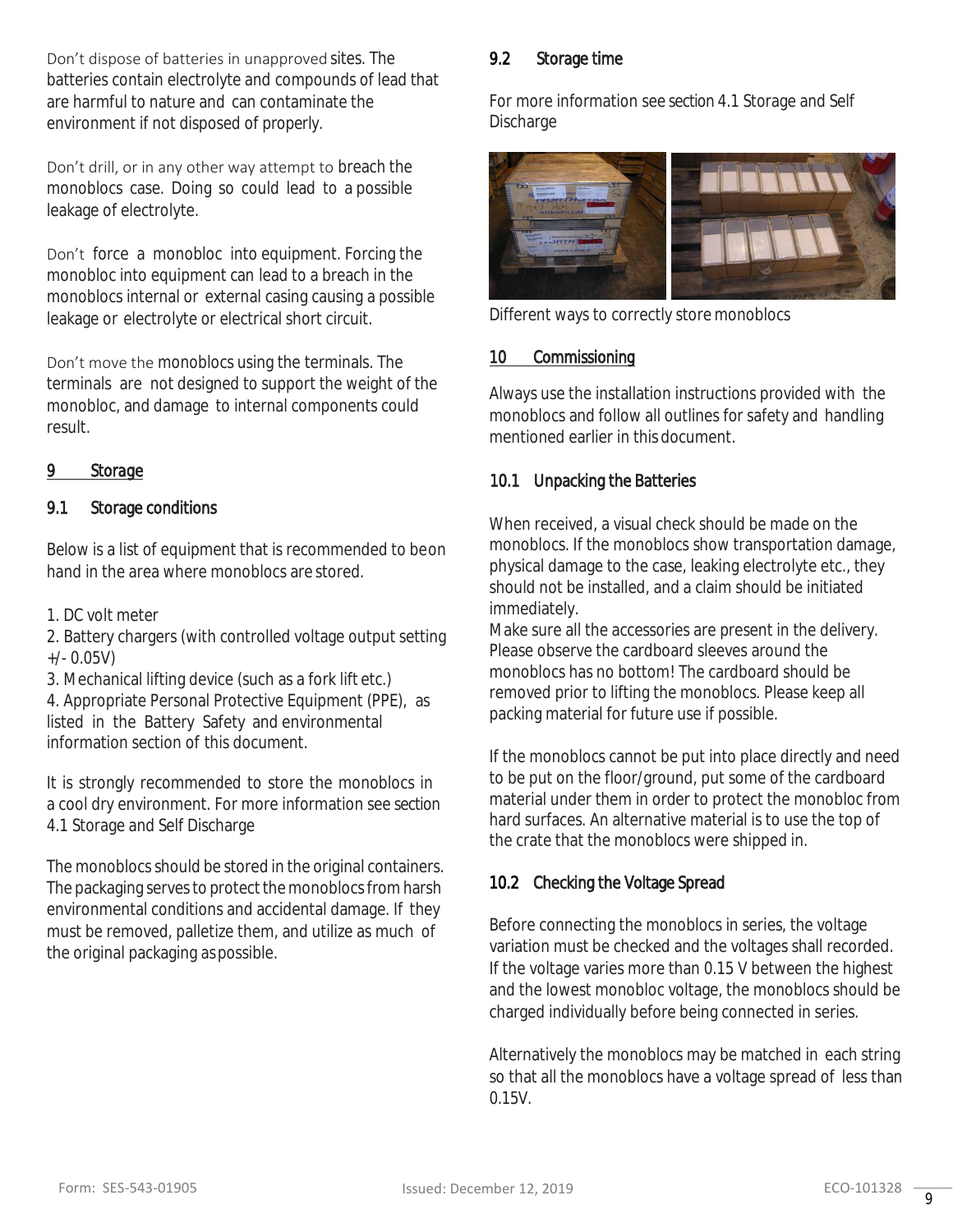# 10.3 Putting the Batteries in Place

Make sure the monoblocs are all evenly spaced, aligned and rest on a flat surface. Resting the monoblocs on an acid resistant, electrically isolating surface is recommended to avoid possible ionic connection to ground and potential damage to equipment.

Monoblocs can be installed in any orientation, but inverted is not recommended.

Temperature sensors shall be installed in a proper way see figure for placement. The sensor shall be placed approximately at 2/3 of the height.



# 10.4 Connecting the Batteries

The monoblocs shall be connected in series using the cable and connectors designed for the particular layout of your application. Refer to the particular layout of the system. Please observe the risk for arcing and high currents when connecting the monobloc string to the system. Preferably the last connection should be made at distance from the monobloc string.

If the system comprises a monobloc circuit breaker or any other means of disconnection, this shall be in an off condition when connecting the monobloc to the system. Before connecting cables, clean contact surface and apply a light coating of anti- oxidizing grease to contact surfaces. A torque wrench must be used for tightening the bolts on the battery. Recommended torque will vary depending on the size of the battery. Refer to the product label applied directly to the battery for recommended torque values.

The covers shall be put back after all connections have been completed. Please observe that when heavy cables are used, these need to be supported in order not to stress the monoblocs terminals. The isolation covers should be put back after all connections have been completed.

See the figures below:



# 10.5 Application of Grease after Tightening Electrical Connections

Electrical grade conductive grease is applied directly to the battery terminals as a corrosion preventative measure during manufacturing. In typical indoor installations no additional grease is required to protect the terminals and other electrical connections after installation. Thebus bars and other hardware provided with the batteries are plated to protect from corrosion.

# 10.6 Cleaning

Batteries shall only be cleaned using a dry soft cloth or alternatively cloth moistened with water – Any other substances should not be used or sprayed on the batteries. The plastic used for the batteries is sensitive to many solvents and other substances. Especially pesticides, insect repellants should be avoided entirely as these are known to have caused the plastic to experience severe cracking.

# 10.7 Charging

Please note! Never charge the batteries in their packaging! Batteries need to be unpacked and positioned with space between them before any charging is started.

# 10.8 First charge commissioning charge

Depending on the state of charge of the batteries it may take some time before they reach full state of charge. Below recommended charge based on the OCV values of the monoblocs.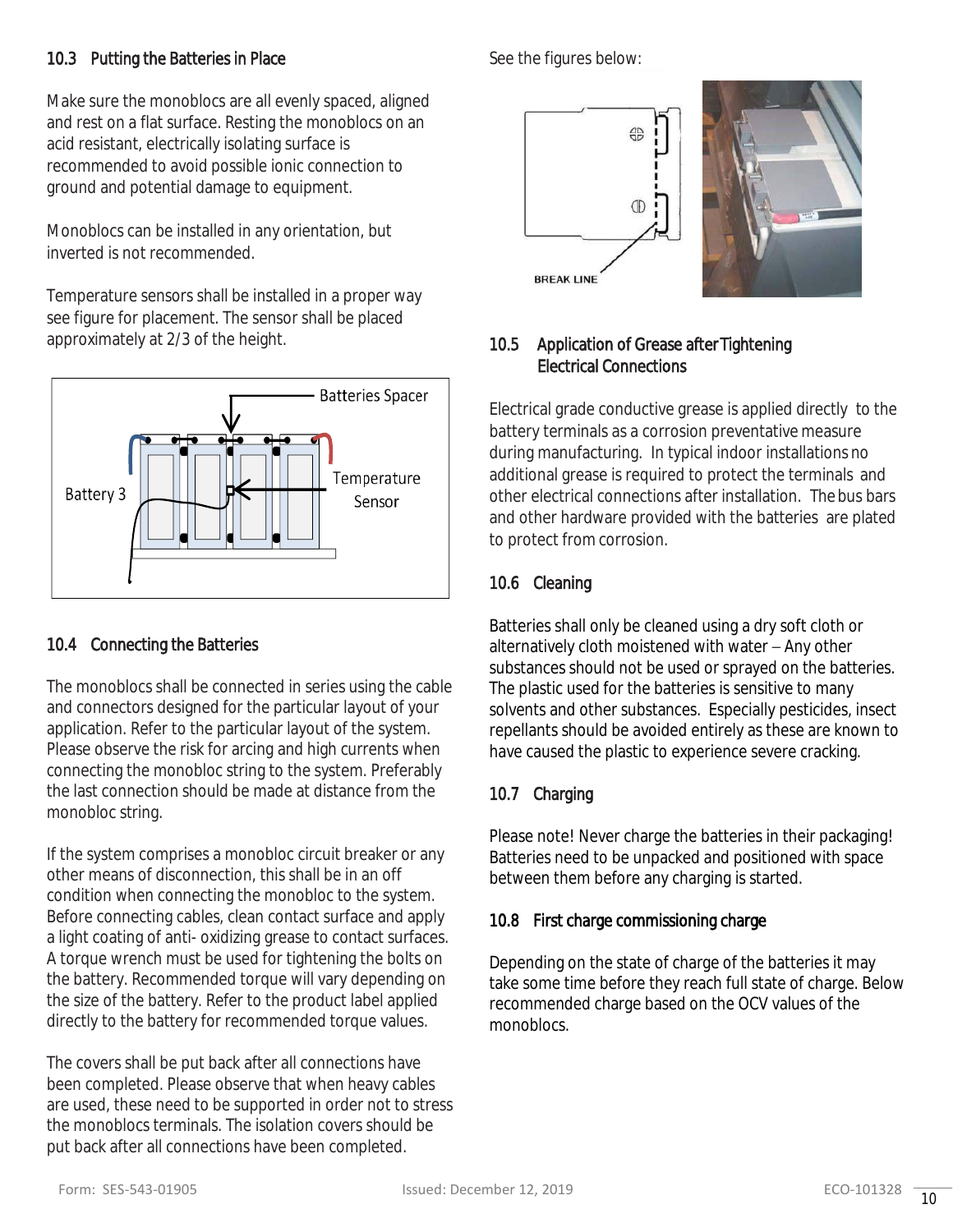| <b>OCV</b>      | <b>Recharge Time</b>  |  |
|-----------------|-----------------------|--|
| $>12.80$ V      | 3 day charge 2.27 VPC |  |
| 12.6 - 12.8 V   | 3 day charge 2.27 VPC |  |
| $12.3 - 12.6 V$ | 1 day charge 2.41 VPC |  |
| $12.1 - 12.3$ V | 1 day charge 2.41 VPC |  |

#### 10.9 Setting charging voltages in the system

Charging systems for batteries need you to set the float voltage, temperature compensation values and boost voltage settings. For convenience we have added the settings for some of the most common configurations and temperatures below. Table 2 Float voltage using temp compensation -2mV/cell/°C

| $T^{\circ}$ C / $^{\circ}$ F | $V$ (float) 24 V   | 48 V               |
|------------------------------|--------------------|--------------------|
| $20/6813.68 \pm 0.12V$       | $27.36 \pm 0.24V$  | $154.72 \pm 0.48V$ |
| $25/7713.62 \pm 0.12V$       | $127.24 \pm 0.24V$ | $154.48 + 0.48V$   |
| $30/8613.56 \pm 0.12V$       | $27.12 + 0.24V$    | $154.24 \pm 0.48V$ |
| 135 / 95 13.50 + 0.12V       | $27.00 + 0.24V$    | $154.00 \pm 0.48V$ |

For the boost voltage setting please consult section 2.4.1.

#### 10.10 Over temperature safety feature setting

When the system has a high temperature disconnect it shall be set to disconnect the battery at a temperature preferably at 65°C but not higher than 75°C.

# 10.11 Battery block position labeling

Some customers may require marking/labeling of each battery block's position within a battery string, i.e. block number 1through 4 for a -48VDC battery string. Mark each battery in accordance with customer requirement (some customers may require the battery block connected to the 0V lead to be block #1 and the block connected to the -48VDC lead to be #4 or vice versa).

If marking is made with stickers or marker, put the mark on the existing battery label to avoid possible reaction between the glue of the sticker and the plastic jar or the marker's solvent and the plastic jar.

#### *11 Maintenance*

In absence of automatic monitoring systems the following maintenance is recommended: Every 6 months check voltage of the power plant and individual voltages of the monoblocs. If the battery is judged to be fully charged no unit shall deviate more than 0.15 V from other units.

Check the batteries for integrity and cleanliness. If necessary clean the dirty units.

#### *12 Technical Specifications*

For detailed technical specification, please refer to the product datasheet at [www.northstarbattery.com](http://www.northstarbattery.com/)

#### *13 NorthStar ACE® FCC / IC Specific Information*

All our NorthStar ACE® batteries have been tested and found to comply with the limits for a Class B digital device, pursuant to part 15 of the FCC Rules. These limits are designed to provide reasonable protection against harmful interference in a residential installation. This equipment generates, uses and can radiate radio frequency energy and, if not installed and used in accordance with the instructions, may cause harmful interference to radio communications. However, there is no guarantee that interference will not occur in a particular installation. If this equipment does cause harmful interference to radio or television reception, which can be determined by turning the equipment off and on, the user is encouraged to try to correct the interference by one or more of the following measures:

- Reorient or relocate the gateway.
- Increase the separation between the equipment and receiver.
- Connect the equipment into an outlet on a circuit different from that to which the receiver is connected.
- Consult an experienced technician for help.

This device complies with part 15 of the FCC Rules and with Industry Canada's license-exempt RSSs. Operation is subject to the following two conditions:

- 1) This device may not cause harmful interference; and
- 2) This device must accept any interference, including interference that may cause undesired operation.

*Cet appareil est conforme aux RSS d'exemption de licence d'Industrie Canada. L'opération est soumise aux deux conditions suivantes:*

- *1) Cet appareil ne doit pas causer d'interférence ; et*
- *2) Cet appareil doit accepter toute interférence, y compris les interférences pouvant entraîner un fonctionnement indésirable de l'appareil*

Caution: Changes or modifications not expressly approved by the party responsible for compliance could void the user's authority to operate the equipment. The device must not be co-located or operating in conjunction with any other antenna or transmitter.